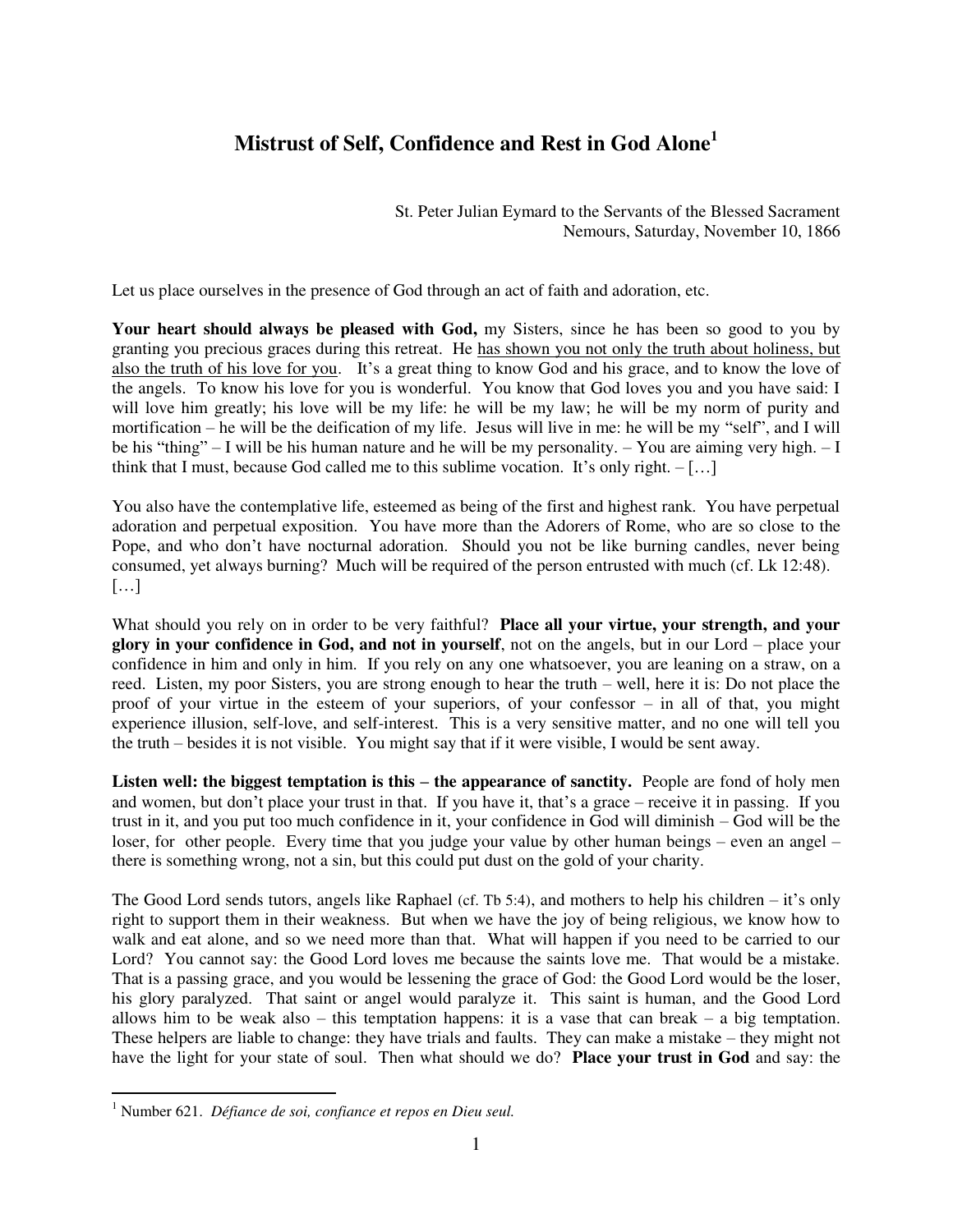Good Lord wants to guide me himself. – What about obedience? – It does not apply here. Listen, my poor Daughters, when we go to God through a saint, there's nothing more direct; we go freely and independently. But when we dwell on that person, we become worried and troubled. There is a mixture of mud that spoils everything.

Everyone experiences this: no one can make you suffer more than a pious and wise person, when we do not live with her with a spirit that is sufficiently supernatural. Why? Experience proves this to be true [...]. People look for them, and take glory in being the friend of a saint. But when he reprimands you or leaves you, you feel that everything is lost: you worry excessively; that does not come from God. May that never happen to you. I hope there is nothing that could feed this problem here at Blessed Sacrament. That temptation is more difficult and less frequent than elsewhere, thanks to the fact that, in front of the sun, we don't think about the stars – by dint of being with the master, we forget about the servants.

When you have been too natural and you go to adoration and you have been asking people for something they don't have. Wait and see: for three quarters of an hour, you will pay the price. God is telling you: Since I am not sufficient for you, I have nothing to tell you – go look for your angel, your saint. **Divine love is sensitive**: it is jealous and sulks – it is jealous for the heart that has given itself to him and whom he has accepted. And now, you have offended him. You will see that when you are in the presence of our Lord, you will experience suffering, sorrow and agony. Then say: I am paying my debts – I went too quickly to the one who should be guiding me, and now I am paying for it. It's only right. And why is love jealous? Because it is sensitive. My Sisters, put your trust only in our Lord Jesus: go directly to the master. You are very foolish to place your trust in a priest: he does not give grace. These choice graces are ours only when our Lord gives them to us, and when we receive them purely. Become sensitive, therefore, and give yourselves entirely to the master.

**Why should we place our confidence in our Lord?** From the time he called you to adoration, he gave you an attraction to this vocation. He accepted you; therefore you have the grace of state. Your grace of state is that you belong entirely to our Lord, for himself; you belong to Jesus for Jesus with Mary. Invoke the saints of Jesus, for Jesus. He himself wants to educate you. He will entrust you to a director, but your soul is in the care of Jesus – he alone holds its secret. You have the grace of pure love of which we spoke, consequently, it should be easy for you because when God calls to an extraordinary vocation, he always gives the grace of state, and makes the duties pleasingly attractive. You have all that, and you can sense clearly that love should be the center of your life. If someone talks about something else, you will not feel comfortable. This grace is abundant and extraordinary; it's not possible to have a greater one, because there is no vocation as sublime as yours. Adoration is the glorification of our Lord on earth in his Sacrament.

**Trust in your grace and move on. Be sure that grace is there for you preceding adoration, preceding any duty, preceding any sacrifice**: it is your right. And if you run into some trial, at the same time, you also have a grace to triumph over it. Trust not only in adoration, but in the love of our Lord. Our Lord loves you with a constant love, an infinite love, a Eucharistic love, and in this love he can refuse you nothing, nor delay in answering. Therefore, trust in his love.

Here, I'm telling you to ask our Lord for his love. Why? My God, so that I can serve you better, and give greater glory to your Father – I'm asking this not for myself, but in order to serve you better. And our Lord must answer: Here is a poor child who is asking me the grace to have no other happiness than me and my service – how can I refuse her this? And so, you give pleasure to our Lord and, consequently, you give pleasure to the heavenly Father who tells you: *This is my beloved Son, with whom I am well pleased*  (cf. Mt 3:17; 17:5). Then, the greater your love, the stronger you will be; so then, love him… Our Lord is there: he wants to come to you, but he cannot enter without your permission. It would be better if you make the first move. Then, do so.